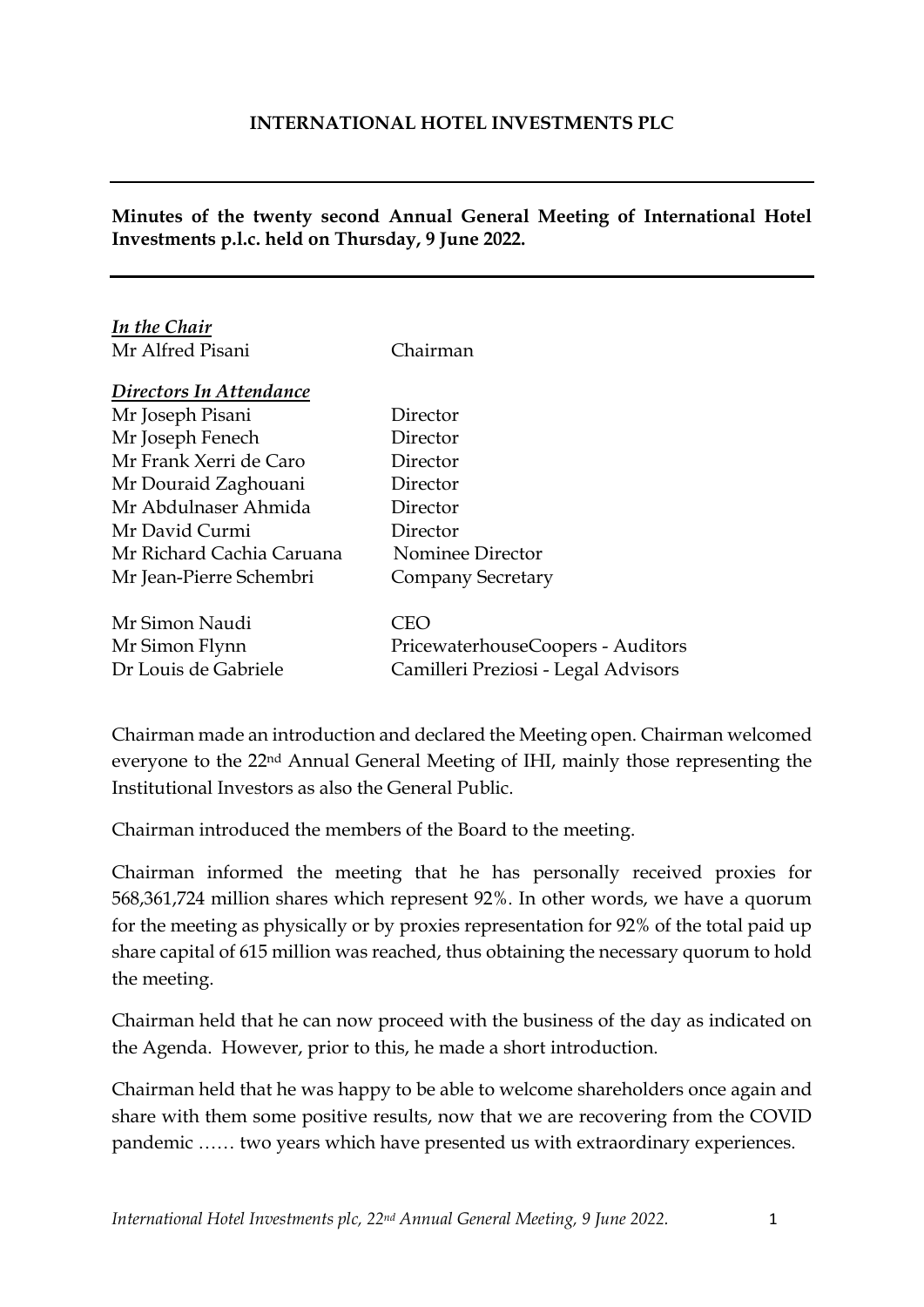Looking back at 2021, there is no doubt that this has been another challenging year due to the COVID pandemic. In full recognition of the ongoing difficulties, we took the bull by its horns and resorted to a series of corrective measures to limit the damage. The measures mainly focused in protecting our cashflow and to mention a particular decision, Chairman reminded that we had asked our employees to take a substantial cut in their take-home pay. Moreover, we were fortunate that in most of the countries we operate, the relative governments introduced different schemes to support the hotel industry, including salary subsidies and waiver or deferral of payroll taxes and social security contributions.

Last year, and following a difficult first half of the year, we started seeing a gradual recovery. In fact, the second half of 2021 had been marked by a gradual relaxation of COVID-related restrictions which, in turn, led to a general improvement in the hotel industry with overall forecasts showing a gradual increase in bookings, translating in increased revenues month-on-month. However, come November we were once again faced by a further COVID variant which cut short our recovery.

Nevertheless, looking back at 2021, we can all be proud of the cost saving measures we have taken and what we have achieved. In fact, the financial statements for 2021 clearly show that the Company is well on the road to recovery from the global impact of the pandemic.

In parallel, it's also most relevant to report that opportunities also came our way, in that in March 2021 we acquired the other 50% shareholding in Golden Sands at a discounted price. Also, by the end of last year, we concluded with Government an enhancement value for the residential development at Ħal Ferh. We also successfully issued an €80 million Bond, which was indeed a public certificate of confidence in the Company and its vision.

From a financial point of view, despite all the challenges, Chairman was happy to report that last year we surpassed the objective set by the Board to achieve a cash breakeven. Chairman congratulated management and general employees on these results.

In 2021, the Group's operating results before depreciation of  $\epsilon$ 26.5 million as compared to an operating cash loss of  $\epsilon$ 3.8 million in 2020, prior to approximately  $\epsilon$ 23 million to cover interest on bonds and bank loans, giving a total cash loss of  $\epsilon$ 26.8 million for 2020, whilst our operations in 2021 generated sufficient cash to meet all interest on our bonds and bank loans. We are now looking at 2022 with greater confidence and hope that we can surpass last year's result.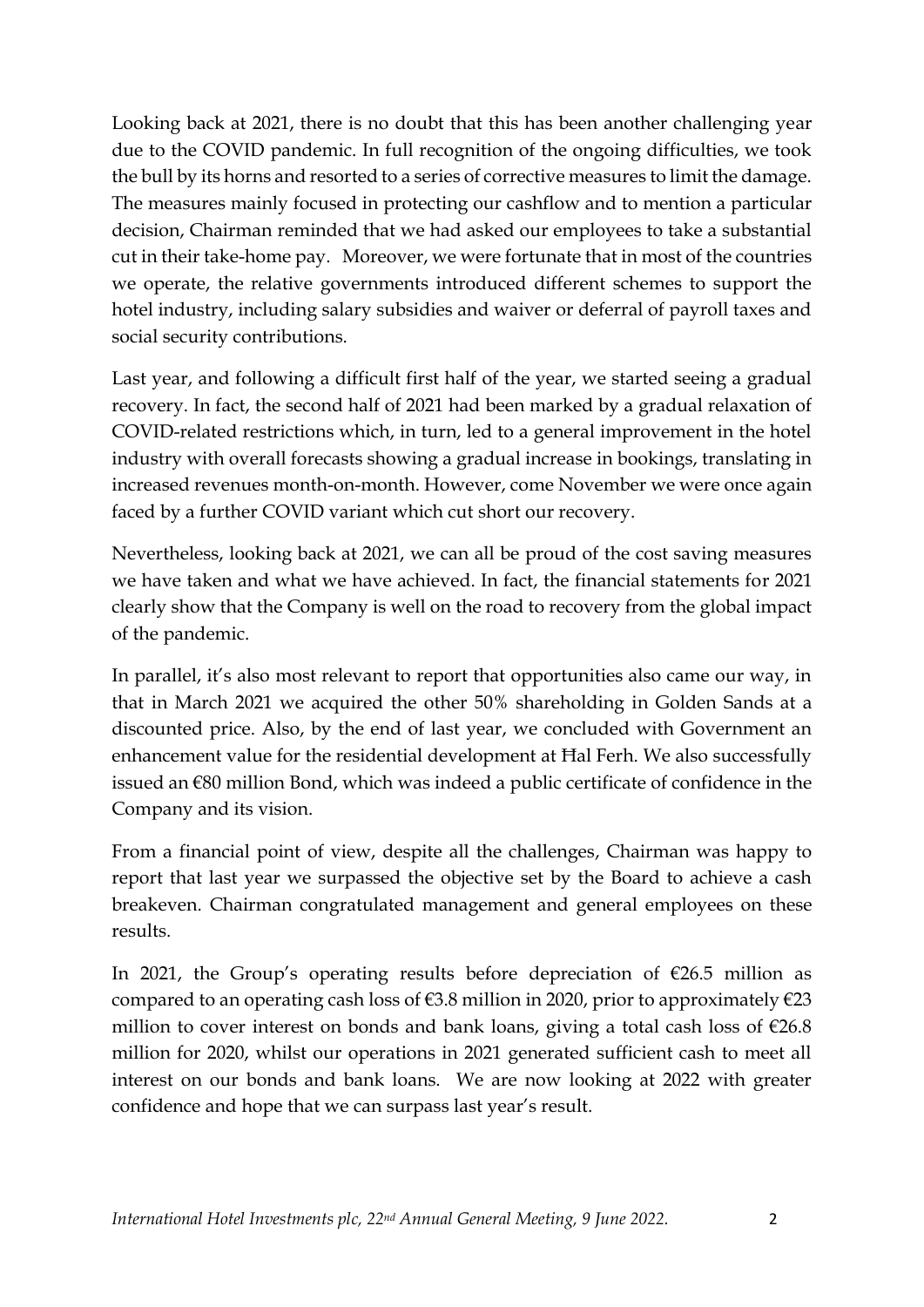Chairman also informed that on it following closely the events in Russia. IHI's interest in St Petersburg represents approximately 8% of the Group's total revenue and assets.

As regards to our developments in Malta, in particular the Corinthia Oasis (formally known as Ħal Ferh), we did, in October 2021, sign with Government the enhancement value for changing 9,000 sqm GFA from touristic to residential use. Moreover, also last year, the Group submitted a revised planning application to the Planning Authority for the development of an upscale resort over the site of 85,000 sqm. The project will include a 162-key 5-star resort hotel, 25 detached hotel-serviced residences and a host of ancillary resort amenities. Demolition of the old buildings has started and preparations are in hand with the completion of drawings, to go out to tender by the end of this year, with the aim to start construction by March 2023.

Concurrently with the Oasis project, we are now planning for the refurbishment of the Corinthia Palace Hotel which has, only recently, been awarded a positive rating from Forbes, similar to what we received for the London property. It is our plan to make the Corinthia Palace Hotel the best hotel of the Group and to act as a benchmark for all our other properties.

Our overall vision for the properties we have in Malta, is that we need to be conscious and in tune with the direction of how the island intends to position itself in the tourist industry for the years ahead. With the development of the Corinthia Oasis, our Company will have 6 properties on the island, which is a clear manifestation of our belief in the tourist industry of Malta, guiding us to look at a future of upgrading all our properties. We do have an overall concept of how to regenerate our hotels, particularly the Golden Sands Resort with 338 keys to standards that justify its beautiful location. However, we will mark our time in parallel with the general upgrading of the Malta tourist product, so necessary for the future success of tourism for our island. Corinthia strongly believes that the future of Malta's tourism is not necessarily focused solely in having higher numbers of visitors but should be more focused to raise the quality of our product and attract a higher-spending visitor for all classes of our hotels.

As to our overseas developments, notwithstanding the past difficult two years of 2020 and 2021, we have nonetheless continued to move the Company forward with the development of our Corinthia Brussels which we are targeting to open in April 2024 as also our hotels in Bucharest, Rome, Doha and New York where management / lease contracts have been signed and put into effect with opening dates varying from 2023 and thereafter. We are set on this path of growth which I am sure will continue, elevating our Company to a higher level of excellence and visibility.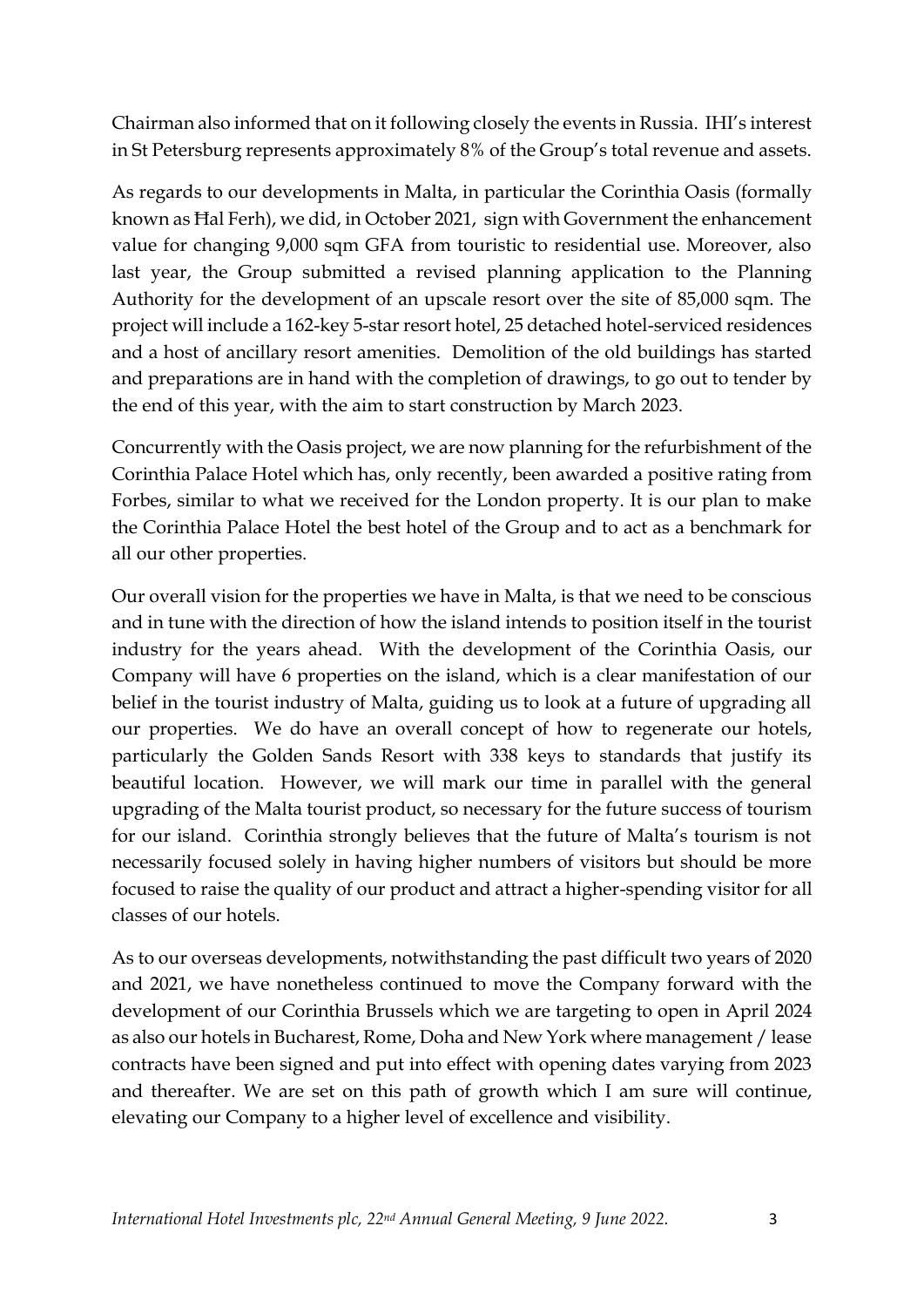As everyone appreciates, Corinthia has, over the many years, focused on developing a 5-star brand, in fact the name Corinthia has now become synonymous with this level of service and is widely recognized internationally. Nevertheless, in looking forward to expand our reach, we see the need to also provide hotel management services for 4-star properties, of which there are many more on the market. Consequently, the Board has instructed Management to set up a new division, offering hotel management for 4-star properties. We will agree a different brand name and, at the opportune moment, make the necessary announcements.

Looking forward at our future, Chairman had last year informed of our future plans to go for a second listing in a liquid market, giving us the opportunity of raising new capital. This is not something that can happen overnight for a lot of preparation is needed. As a first step in this direction, we have in the past year strengthened our structures for Corporate Governance by putting additional resources on compliance and also introducing new committees to oversee our assets and future investments. I intend to continue strengthening such structures in the coming months.

As a further step in this direction, Chairman informed shareholders that we have entered into Heads of Terms with the United Development Company of Qatar (UDC) to subscribe to a shareholding in the Company. The agreement provides that subject to the attainment of all necessary approvals, UDC will subscribe to 100,000,000 new shares to be issued by the Company at a subscription price of  $E1.22$  per share and furthermore, be granted an option to subscribe to an additional 200,000,000 new shares within one year at a price of  $E$ 1.28 per share.

UDC is the owner and developer of the Pearl, in Doha Qatar a luxury residential, commercial, social and hospitality development. UDC is a listed company whose main shareholder is the Pension Fund of Qatar.

This is why IHI asked shareholders for their consent to authorise the Company's directors to issue and allot up to 300,000,000 new shares.

Chairman than moved on to the business of the AGM as indicated on the Agenda:

#### **A. ORDINARY BUSINESS:**

The Company Secretary read the first Resolution on the Agenda:

**1. That the consolidated financial statements of the Company for the year ended 31 December 2021, together with the Directors' Report and the Auditors' Report thereon be and are hereby approved.**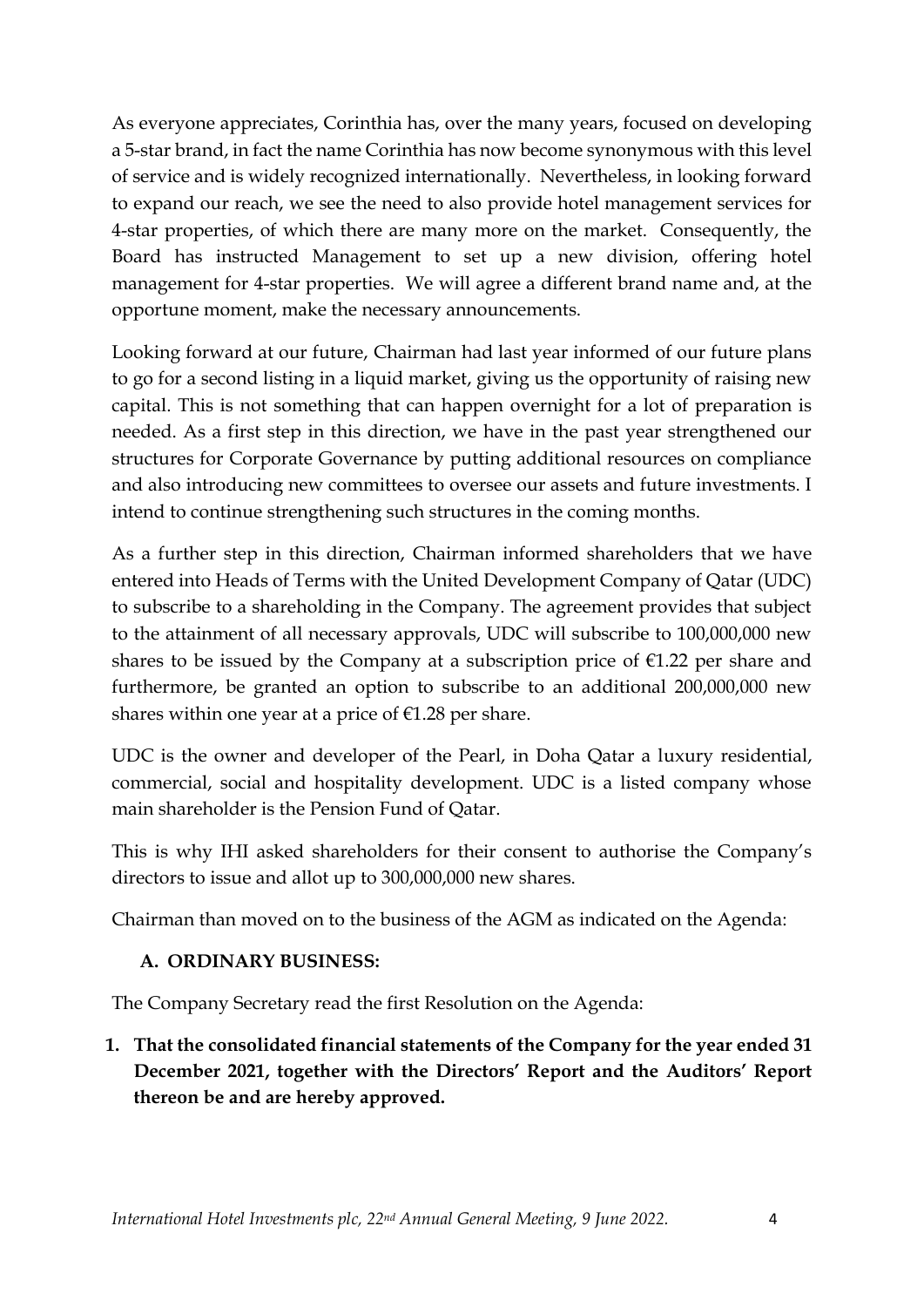Mr Simon Flynn on behalf of PricewaterhouseCoopers, Certified Public Accountants and Auditors to read the Auditors' opinion which is found on page FS19 of the Annual Report.

Chairman asked for the Shareholders' approval for the financials.

# **IT WAS RESOLVED that the consolidated financial statements as at 31st December 2021 and the Directors' and Auditors' Reports thereon be hereby approved.**

The Company Secretary read the second Resolution on the Agenda.

# **2. That PricewaterhouseCoopers be and are hereby appointed as auditors of the Company and that the Directors be and are hereby authorized to fix their remuneration.**

Chairman asked Shareholders for approval.

## **IT WAS RESOLVED that the appointment of PricewaterhouseCoopers as auditors of the Company, be hereby approved and that the Directors be hereby authorised to fix their remuneration.**

Chairman than proceeded to approving the appointment of the Auditors.

## **B. SPECIAL BUSINESS – ORDINARY RESOLUTIONS**

The Company Secretary read the third Resolution on the Agenda.

**3. That consent is hereby given to the Company to make such disclosures of information, including price sensitive information, to such investors who are considered by the board to be bona fide offerors for the subscription of shares in the Company; under such terms and conditions as the directors may consider appropriate and to such other terms required by applicable regulation.** 

Chairman asked Shareholders for approval.

**IT WAS RESOLVED and approved that the Company may make such disclosures of information, including price sensitive information, to such investors who are considered by the board to be bona fide offerors for the subscription of shares in the Company; under such terms and conditions as the directors may consider appropriate and to such other terms required by applicable regulation**

The Company Secretary read the fourth Resolution on the Agenda.

**4. That the directors be and are hereby authorised to issue and allot up to 300,000,000 new shares to an investor or investors, without first offering the same shares to the existing shareholders, and that accordingly the rights of**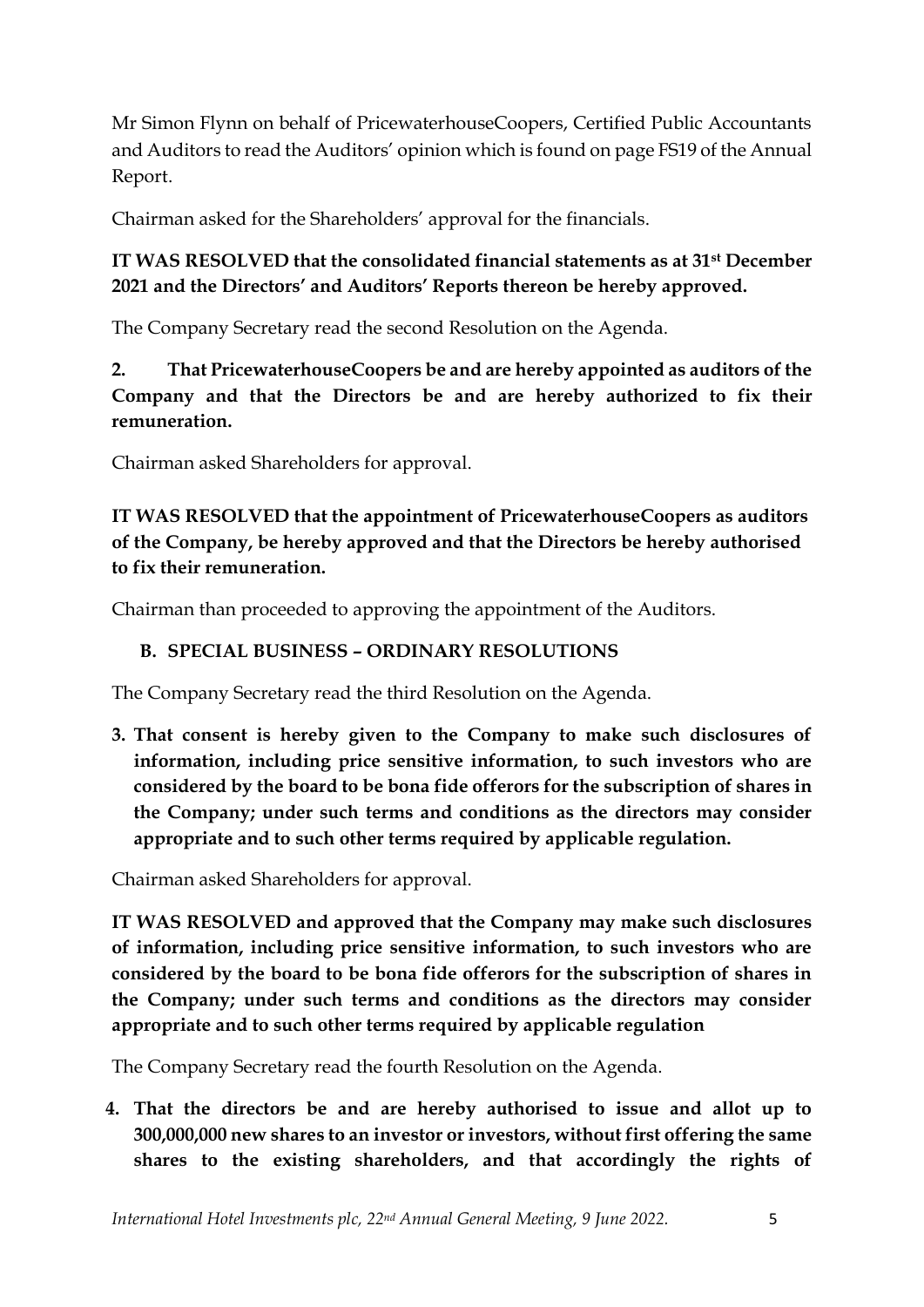**shareholders otherwise set out in article 4.1 of the company's articles of association are hereby waived;** 

Chairman asked Shareholders for approval.

**IT WAS RESOLVED that the directors be and are hereby authorised to issue and allot up to 300,000,000 new shares to an investor or investors, without first offering the same shares to the existing shareholders, and that accordingly the rights of shareholders otherwise set out in article 4.1 of the company's articles of association are hereby waived**

### **C. SPECIAL BUSINESS – EXTRAORDINARY RESOLUTIONS**

The Company Secretary read the fifth Resolution on the Agenda:

5. This resolution contemplates a number of changes to the memorandum and articles of association of the Company. The first proposed change is the amendment of Article 6. Article 6 is being proposed to read as follows:

"The Board of Directors of the Company shall consist of not less than four (4) and not more than twelve (12) Directors."

The first change is really the main and most substantive change – which increases the maximum number of directors to twelve (12) directors. This should make space for further directors to be appointed by a new substantial shareholder.

The rest of the amendments that are being proposed to the articles of association are the result of changes in applicable law.

Chairman asked Shareholders for approval.

### **IT WAS RESOLVED that the changes to the memorandum and articles of association of the Company be hereby approved.**

The Company Secretary read the sixth Resolution on the Agenda:

### **6. That the aggregate emoluments of directors be increased from €850,000 by a further €450,000 per annum, to a maximum of €1,300,000 per annum.**

This is due that the fact that the Board will increase in size and makes room for emoluments to be paid in the event that additional directors are appointed to the board, in line with the proposal made for the maximum number of directors to be increased to 12.

Chairman asked Shareholders for approval.